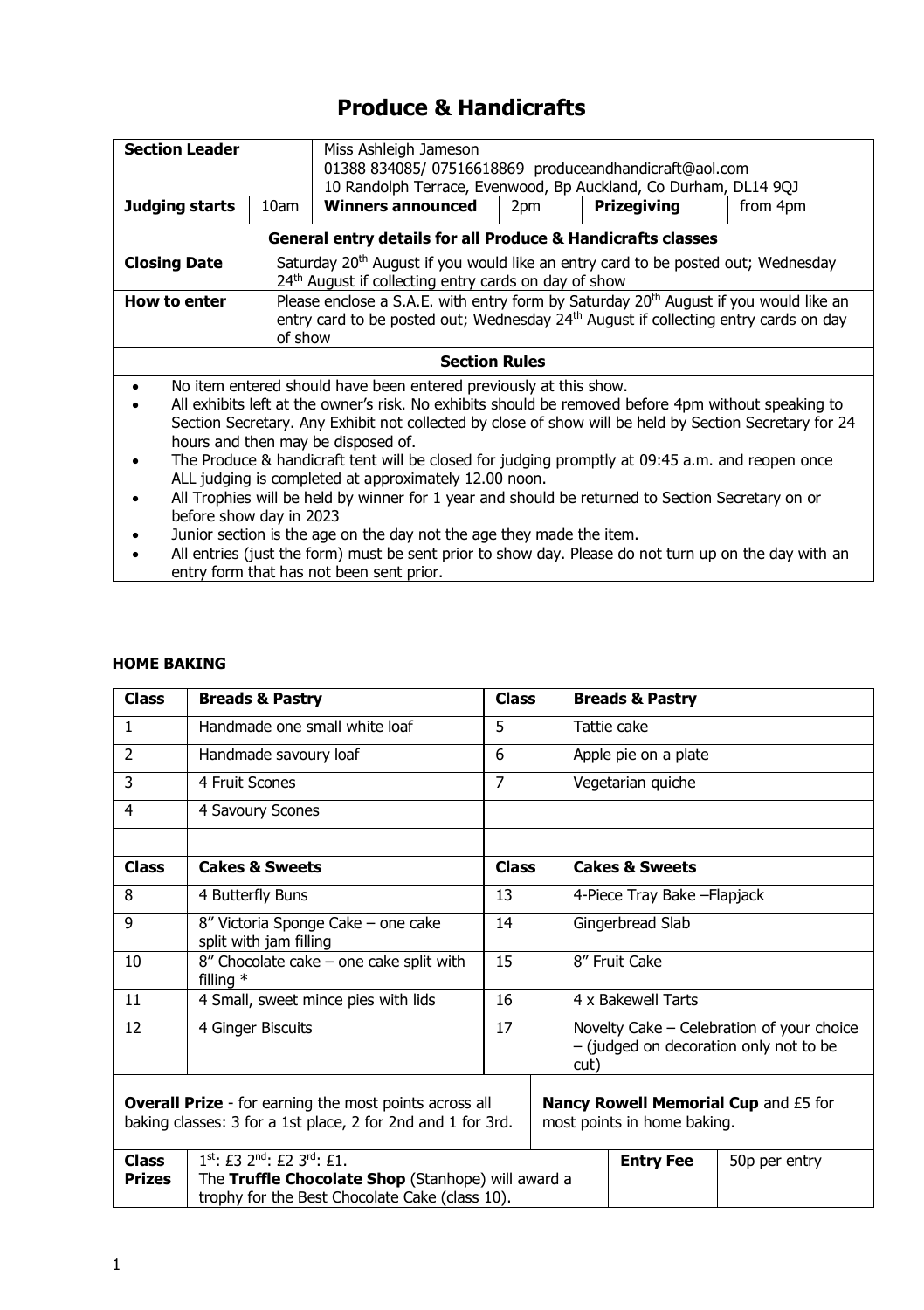|              | The Carol Antal Memorial Trophy (class 11)<br>Sponsored by the family of the much-loved late Carol<br>Antal in her memory |  |
|--------------|---------------------------------------------------------------------------------------------------------------------------|--|
| <b>Judge</b> | твс                                                                                                                       |  |

## **PRESERVES AND PRODUCE**

| Class                                                                                                                                     | <b>Class</b> |                                                          |                 |                  |                                      |                                          |
|-------------------------------------------------------------------------------------------------------------------------------------------|--------------|----------------------------------------------------------|-----------------|------------------|--------------------------------------|------------------------------------------|
| 18                                                                                                                                        | Marmalade    |                                                          | 24              |                  | 3 Hen Eggs (one to be broken)        |                                          |
| 19                                                                                                                                        |              | Strawberry Jam                                           | 25a             |                  | Two jars of clear honey              |                                          |
| 20                                                                                                                                        |              | Blackcurrant Jam                                         | 25 <sub>b</sub> |                  | Two jars of crystalized honey        |                                          |
| 21                                                                                                                                        |              | Jelly (any fruit)                                        | 25c             |                  | A Frame of Honey                     |                                          |
| 22                                                                                                                                        | Lemon Curd   |                                                          |                 |                  |                                      |                                          |
| 23                                                                                                                                        | Chutney      |                                                          |                 |                  |                                      |                                          |
| <b>Overall Prize (Preserves)</b> - for earning the most points<br>across classes 18 to 23: 3 for a 1st place, 2 for 2nd and 1<br>for 3rd. |              |                                                          |                 | in honey section | <b>Lena Dene Memorial Cup and £5</b> | Dick Graham Memorial Cup for Best judged |
| <b>Class Prizes</b>                                                                                                                       |              | $1^{st}$ : £3 2 <sup>nd</sup> : £2 3 <sup>rd</sup> : £1. |                 |                  | <b>Entry Fee</b>                     | 50p per entry                            |
| Judge                                                                                                                                     |              | TBC                                                      |                 |                  |                                      |                                          |

## **JUNIOR HOME BAKING**

| Ages          | <b>Class</b>                                                                          |                                                  | <b>Class</b> |                                       |               |  |
|---------------|---------------------------------------------------------------------------------------|--------------------------------------------------|--------------|---------------------------------------|---------------|--|
| Up to $5$     | 27                                                                                    | 3 decorated digestive biscuits                   | 28           | 4 chocolate-chip cookies (not rolled) |               |  |
| $6 - 10$      | 29                                                                                    | 4 tray bakes - Flapjack                          | 30           | 4 Mini guiches                        |               |  |
|               | 31                                                                                    | 4 decorated cupcakes (judged on decoration only) |              |                                       |               |  |
| $11 - 17$     | 32                                                                                    | 4 Caramel shortbread                             | 33           | A Chocolate Cake                      |               |  |
|               | 34                                                                                    | 4 decorated cupcakes (judged on decoration only) |              |                                       |               |  |
| <b>Prizes</b> | 1st: £2 2nd: £1.50 3rd: £1. A special prize of £2 to each section for the most points |                                                  |              |                                       |               |  |
| Judge<br>TBC  |                                                                                       |                                                  |              | <b>Entry Fee</b>                      | 30p per entry |  |

# **HANDICRAFT**

| <b>Class</b>    |                                                      | Class |                                                 |
|-----------------|------------------------------------------------------|-------|-------------------------------------------------|
| 35a             | Hand knitted article $-$ in chucky or<br>double knit | 41    | An Item Made from Recycled Materials            |
| 35 <sub>b</sub> | Hand Knitted article using left over yarn            | 42    | A Handmade Card - Celebration of your<br>choice |
| 35c             | Hand Knitted cushion cover                           | 43    | A Handmade Christmas Decoration                 |
| 35d             | Hand Knitted article for a baby any ply<br>no ribbon | 44    | An Item in Beadwork                             |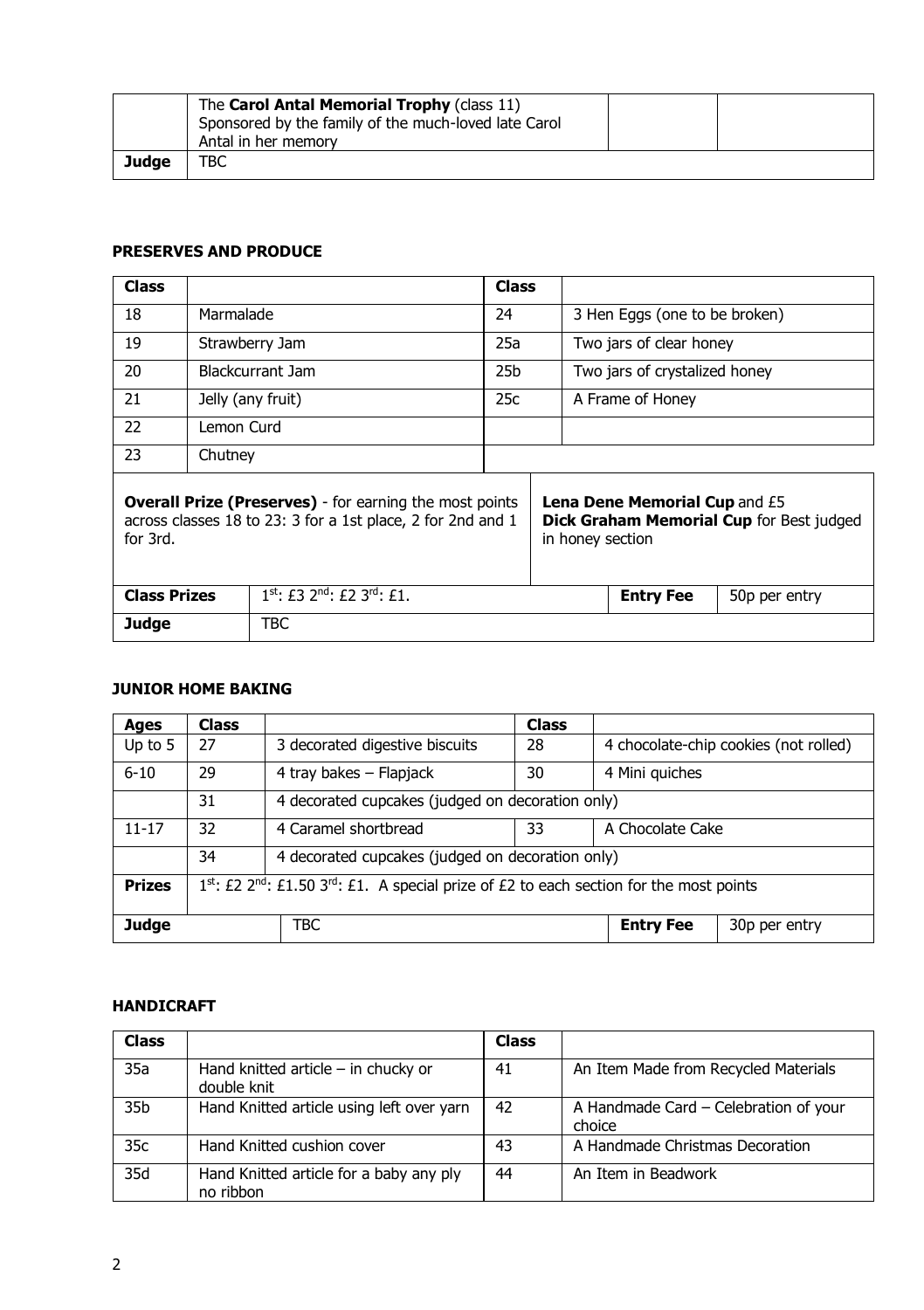| 36              | <b>Embroidered Article</b>                              | 45 | An Item of Jewelry                                           |
|-----------------|---------------------------------------------------------|----|--------------------------------------------------------------|
| 37a             | An Article Using Crochet - garment                      | 46 | A Painted Glass or Bottle                                    |
| 37 <sub>b</sub> | An article using crochet- fine cotton                   | 47 | An Item Made from Pottery                                    |
| 38              | Under 16 yrs. $-$ any handknitted item                  | 48 | An Item made with felt                                       |
| 39a             | Skein of Hand Carded and Spun Wool                      | 49 | 2 meters or more of bunting made from<br>recycled materials. |
| 39b             | Item Made with Hand Carded and Spun<br>Wool             |    |                                                              |
| 39 <sub>c</sub> | Skein of Wool, Hand Spun from<br>Commercial 'Tops'      |    |                                                              |
| 39d             | Item Made with Hand Spun Wool from<br>Commercial 'Tops' |    |                                                              |
| 40              | Cross-Stitch                                            |    |                                                              |

| and 1 for 3rd.                                             | <b>Overall Prize -Individual</b> - for earning the most points<br>across all Handicraft classes: 3 for a 1st place, 2 for 2nd |                                       | Dora Craig Memorial Salver and £5 |               |
|------------------------------------------------------------|-------------------------------------------------------------------------------------------------------------------------------|---------------------------------------|-----------------------------------|---------------|
| <b>Overall Prize - the Best Judged Item in Handicrafts</b> |                                                                                                                               | Mr. and Mrs. E. H. Watt Salver and £5 |                                   |               |
| <b>Class Prizes</b>                                        | $1^{st}$ : £3 2 <sup>nd</sup> : £2 3 <sup>rd</sup> : £1.                                                                      |                                       | <b>Entry Fee</b>                  | 50p per entry |
| Judge                                                      | TBC                                                                                                                           |                                       |                                   |               |

# **JUNIOR HANDICRAFT**

| Ages                                                                                                                                                                                             | <b>Class</b>                                                                                                                                                                                                                                                                                                |                                                                                        |          | <b>Class</b>                            |                         |  |  |
|--------------------------------------------------------------------------------------------------------------------------------------------------------------------------------------------------|-------------------------------------------------------------------------------------------------------------------------------------------------------------------------------------------------------------------------------------------------------------------------------------------------------------|----------------------------------------------------------------------------------------|----------|-----------------------------------------|-------------------------|--|--|
| Up to 5                                                                                                                                                                                          | 50                                                                                                                                                                                                                                                                                                          | Handmade Jewelry                                                                       |          | 51                                      | Dress a wooden spoon    |  |  |
| $6 - 10$                                                                                                                                                                                         | 52                                                                                                                                                                                                                                                                                                          | A Poem of Own Composition                                                              |          | 53                                      | A Decorated Egg         |  |  |
|                                                                                                                                                                                                  | 54                                                                                                                                                                                                                                                                                                          | A Piece of Handwriting (below)                                                         |          |                                         |                         |  |  |
|                                                                                                                                                                                                  | Mr. Stink stank. He also stunk. And if it is correct English to say he stinked, then he stinked as well. He was<br>the stinkiest stinky stinker who ever lived. A stink is the worst type of smell. A stink is worse than a stench.<br>And a stench is worse than a pong. And a pong is worse than a whiff. |                                                                                        |          |                                         |                         |  |  |
|                                                                                                                                                                                                  | 55                                                                                                                                                                                                                                                                                                          | An Animal or Monster Made from Fruit or Vegetables                                     |          |                                         |                         |  |  |
| $11 - 17$                                                                                                                                                                                        | 56                                                                                                                                                                                                                                                                                                          | 57<br>A Poem of Own Composition<br>Design a Room in a Shoebox                          |          |                                         |                         |  |  |
|                                                                                                                                                                                                  | 58                                                                                                                                                                                                                                                                                                          | Design a Poster for an event                                                           | 59       | Origami of an animal                    |                         |  |  |
|                                                                                                                                                                                                  | 60                                                                                                                                                                                                                                                                                                          | Decorated Shoe                                                                         |          |                                         |                         |  |  |
|                                                                                                                                                                                                  |                                                                                                                                                                                                                                                                                                             |                                                                                        |          |                                         |                         |  |  |
|                                                                                                                                                                                                  |                                                                                                                                                                                                                                                                                                             | <b>Overall Prizes for each age group</b>                                               | Up to 5  |                                         | The Infants Cup plus £4 |  |  |
|                                                                                                                                                                                                  |                                                                                                                                                                                                                                                                                                             | awarded to competitors earning the most<br>points across all Handicraft classes: 3 for | $6 - 10$ | The Molly Brown Challenge Trophy and £4 |                         |  |  |
| a 1st place, 2 for 2nd and 1 for 3rd.<br>$11 - 16$<br>Annual Cup and £4                                                                                                                          |                                                                                                                                                                                                                                                                                                             |                                                                                        |          |                                         |                         |  |  |
| $1st$ : £2 2 <sup>nd</sup> : £1.50 3 <sup>rd</sup> : £1. The winners of Class 52 and 56 will each<br><b>Class</b><br><b>Entry</b><br><b>Prizes</b><br>receive The Bunty Hall Poetry Award<br>Fee |                                                                                                                                                                                                                                                                                                             |                                                                                        |          | 30p per<br>entry                        |                         |  |  |
| <b>TBC</b><br>Judge                                                                                                                                                                              |                                                                                                                                                                                                                                                                                                             |                                                                                        |          |                                         |                         |  |  |

# **ART**

| Class | Class |  |
|-------|-------|--|
|       |       |  |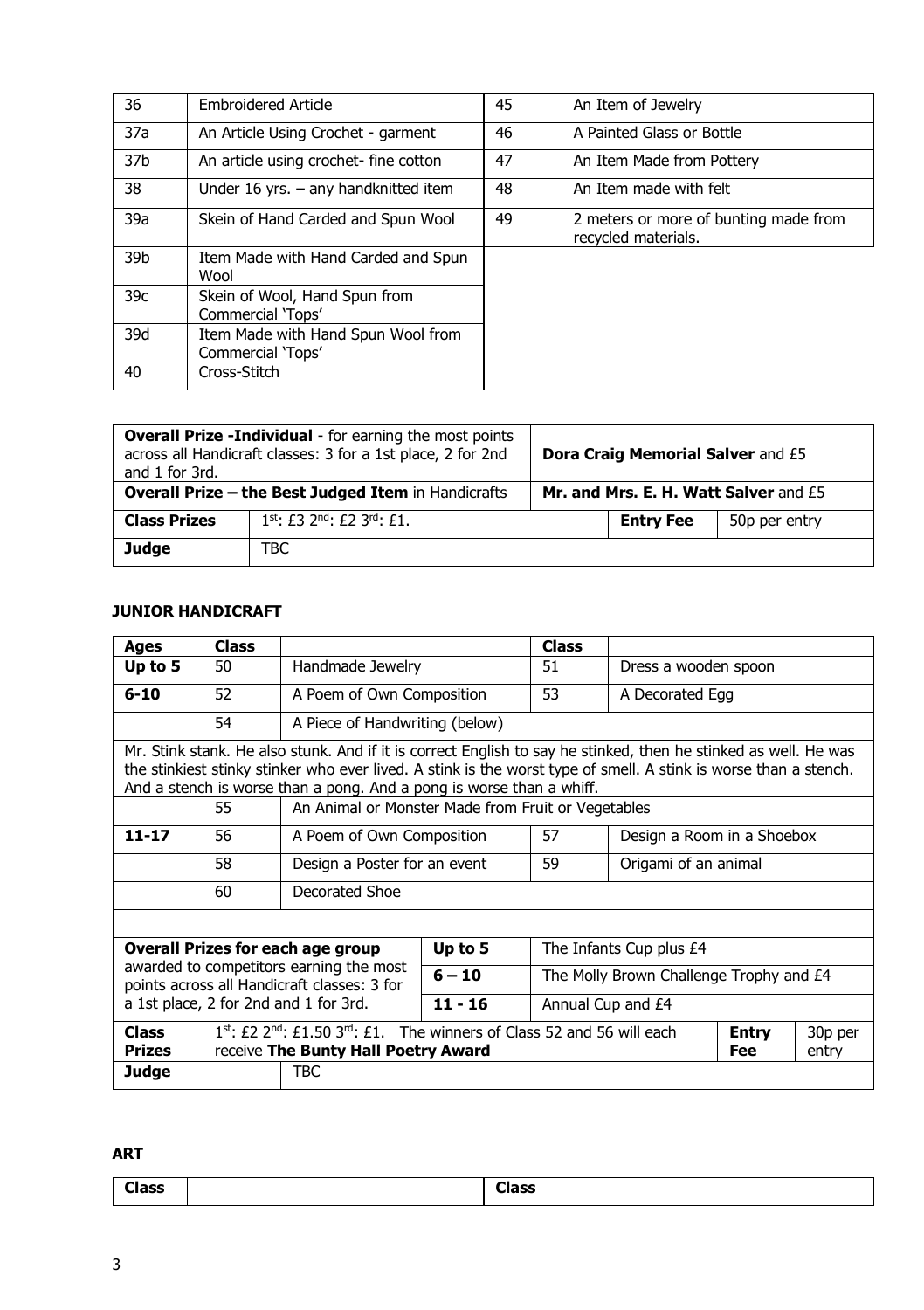| 61                  |                                                                                        | A painted Greetings card<br>63 |    | A painting in oil or acrylic              |                  |               |
|---------------------|----------------------------------------------------------------------------------------|--------------------------------|----|-------------------------------------------|------------------|---------------|
| 62                  | A watercolour                                                                          |                                | 64 | A drawing or sketch in pen, ink or pencil |                  |               |
| <b>Class Prizes</b> | $1^{st}$ : £3 2 <sup>nd</sup> : £2 3 <sup>rd</sup> : £1.                               |                                |    |                                           | <b>Entry Fee</b> | 50p per entry |
| Judge               |                                                                                        | TBC                            |    |                                           |                  |               |
| <b>Note</b>         | Please advise size of entry on entry form, or if item will be displayed on an<br>easel |                                |    |                                           |                  |               |

#### **JUNIOR ART**

| Ages                | <b>Class</b> |                                                |                                                      |  |               |  |  |
|---------------------|--------------|------------------------------------------------|------------------------------------------------------|--|---------------|--|--|
| Up to 5             | 65           |                                                | A Picture Using Hand and Fingerprint - up to A4 size |  |               |  |  |
| $6 - 10$            | 66           |                                                | A Painting $-$ Of your favorite place $-$ A4 size    |  |               |  |  |
| $11 - 17$           | 67           |                                                | Painting or Drawing $-$ Of a Animal $-$ A5 size      |  |               |  |  |
| Any age             | 68           | A painting on an Unusual Item (not too large)  |                                                      |  |               |  |  |
|                     |              | Overall Prize - the Best Exhibit in Junior Art | <b>The Star Trophy</b>                               |  |               |  |  |
| <b>Class Prizes</b> |              | $1^{st}$ : £2, $2^{nd}$ : £1.50 $3^{rd}$ : £1  | <b>Entry Fee</b>                                     |  | 30p per entry |  |  |
| <b>Judge</b>        |              | TBC                                            |                                                      |  |               |  |  |

# **CO-OPERATIVE EXHIBIT**

| <b>Class</b>        | 69 |                                                                                                                                                                                                                                                                                                                                                                                                           | <b>Queen Elizabeth II</b> |                  |              |  |
|---------------------|----|-----------------------------------------------------------------------------------------------------------------------------------------------------------------------------------------------------------------------------------------------------------------------------------------------------------------------------------------------------------------------------------------------------------|---------------------------|------------------|--------------|--|
| <b>Class Prizes</b> |    | 1st: £15 2nd: £10 3rd: £5                                                                                                                                                                                                                                                                                                                                                                                 |                           | <b>Entry Fee</b> | £2 per entry |  |
| Judge               |    | TBC.                                                                                                                                                                                                                                                                                                                                                                                                      |                           |                  |              |  |
| <b>Rules</b>        |    | The exhibit should be the work of two or more competitors. Displayed on a board and<br>should not exceed 26 inches width and is to represent the theme. The Display should<br>include 1 home baking item, 1 handicraft item and 1 other handmade item to be<br>judged. ALL 3 items should be identified for judging on an accompanying card. Extra<br>points will be earned for the overall presentation. |                           |                  |              |  |

#### **JUNIOR CO-OPERATIVE EXHIBIT**

| <b>Class</b>        | 70 | <b>Queen Elizabeth II</b>                                                                                                                                                                                                                                                                                                                                                                                                     |  |                  |              |  |
|---------------------|----|-------------------------------------------------------------------------------------------------------------------------------------------------------------------------------------------------------------------------------------------------------------------------------------------------------------------------------------------------------------------------------------------------------------------------------|--|------------------|--------------|--|
| <b>Class Prizes</b> |    | $1^{st}$ : £15 2 <sup>nd</sup> : £10 3 <sup>rd</sup> : £5                                                                                                                                                                                                                                                                                                                                                                     |  | <b>Entry Fee</b> | £1 per entry |  |
| Judge               |    | TBC                                                                                                                                                                                                                                                                                                                                                                                                                           |  |                  |              |  |
| <b>Rules</b>        |    | The exhibit should be the work of two or more competitors aged up to 17 years.<br>Displayed on a board and should not exceed 26 inches width and is to represent the<br>theme. The Display should include 1 home baking item, 1 handicraft item and 1 other<br>handmade item to be judged. ALL 3 items should be identified for judging on an<br>accompanying card. Extra points will be earned for the overall presentation. |  |                  |              |  |

### **Produce and Handicrafts Section Information**

Please read the Rules of Conduct for the Show.

• Exhibit and Displays –can be placed from 8.00 am but exhibitors are asked to leave the tent by 9.45am. NO exhibit should be removed before 4.00 pm without speaking to Section Secretary. Any Exhibit not collected by close of show will be held by Section Secretary for 24 hours and then may be disposed of.